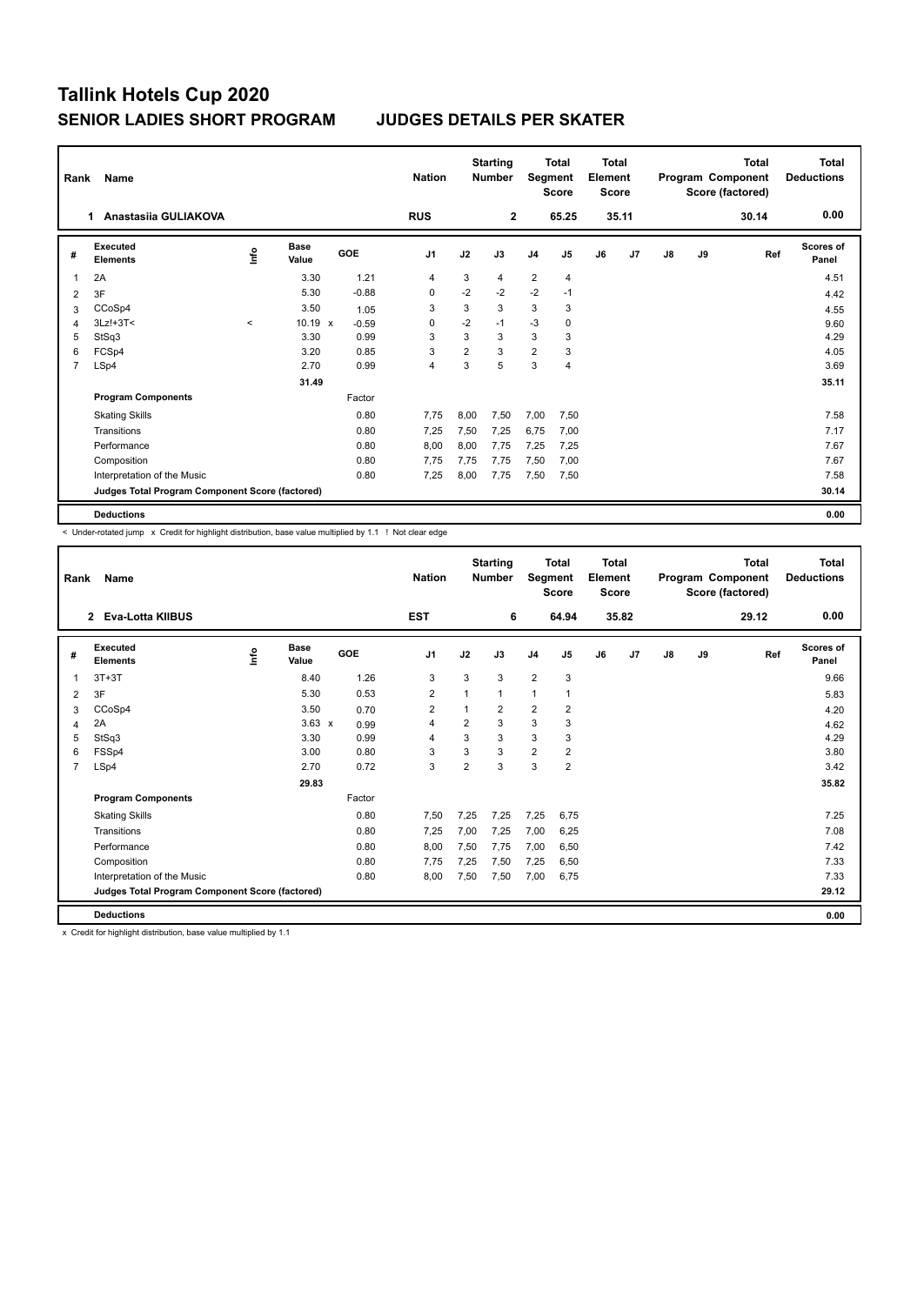| Rank | Name                                            |    |                      |         | <b>Nation</b>  |                | <b>Starting</b><br><b>Number</b> |                | Total<br>Segment<br><b>Score</b> | <b>Total</b><br>Element<br><b>Score</b> |       |               |    | <b>Total</b><br>Program Component<br>Score (factored) | <b>Total</b><br><b>Deductions</b> |
|------|-------------------------------------------------|----|----------------------|---------|----------------|----------------|----------------------------------|----------------|----------------------------------|-----------------------------------------|-------|---------------|----|-------------------------------------------------------|-----------------------------------|
|      | <b>Viktoria SAFONOVA</b><br>3                   |    |                      |         | <b>BLR</b>     |                | 8                                |                | 62.23                            |                                         | 35.27 |               |    | 26.96                                                 | 0.00                              |
| #    | Executed<br><b>Elements</b>                     | ۴ů | <b>Base</b><br>Value | GOE     | J <sub>1</sub> | J2             | J3                               | J <sub>4</sub> | J <sub>5</sub>                   | J6                                      | J7    | $\mathsf{J}8$ | J9 | Ref                                                   | Scores of<br>Panel                |
|      | 2A                                              |    | 3.30                 | 0.88    | 3              | 3              | 3                                | $\overline{2}$ | $\overline{\mathbf{c}}$          |                                         |       |               |    |                                                       | 4.18                              |
| 2    | FSSp4                                           |    | 3.00                 | 0.50    | 2              | 3              | $\overline{2}$                   | 1              |                                  |                                         |       |               |    |                                                       | 3.50                              |
| 3    | 3F                                              |    | 5.30                 | 1.06    | 3              | $\overline{2}$ | $\overline{2}$                   | $\overline{2}$ | $\overline{\mathbf{c}}$          |                                         |       |               |    |                                                       | 6.36                              |
| 4    | 3Lz!+3T                                         |    | $11.11 \times$       | $-0.20$ | 1              | 0              | $-1$                             | $\mathbf 0$    | $-1$                             |                                         |       |               |    |                                                       | 10.91                             |
| 5    | StSq2                                           |    | 2.60                 | 0.61    | 2              | $\overline{2}$ | $\overline{2}$                   | 3              | 3                                |                                         |       |               |    |                                                       | 3.21                              |
| 6    | CCoSp3                                          |    | 3.00                 | 0.60    | $\overline{2}$ | $\overline{2}$ | $\overline{2}$                   | $\overline{2}$ | $\overline{1}$                   |                                         |       |               |    |                                                       | 3.60                              |
| 7    | LSp4                                            |    | 2.70                 | 0.81    | 3              | $\overline{2}$ | 3                                | 3              | 3                                |                                         |       |               |    |                                                       | 3.51                              |
|      |                                                 |    | 31.01                |         |                |                |                                  |                |                                  |                                         |       |               |    |                                                       | 35.27                             |
|      | <b>Program Components</b>                       |    |                      | Factor  |                |                |                                  |                |                                  |                                         |       |               |    |                                                       |                                   |
|      | <b>Skating Skills</b>                           |    |                      | 0.80    | 6,75           | 6,75           | 7,00                             | 6,75           | 6,25                             |                                         |       |               |    |                                                       | 6.75                              |
|      | Transitions                                     |    |                      | 0.80    | 6,25           | 7,00           | 6.75                             | 7,00           | 6,00                             |                                         |       |               |    |                                                       | 6.67                              |
|      | Performance                                     |    |                      | 0.80    | 6,50           | 7,25           | 6.50                             | 7,00           | 6,50                             |                                         |       |               |    |                                                       | 6.67                              |
|      | Composition                                     |    |                      | 0.80    | 6,75           | 7,25           | 6,75                             | 7,25           | 6,00                             |                                         |       |               |    |                                                       | 6.92                              |
|      | Interpretation of the Music                     |    |                      | 0.80    | 6,50           | 7,00           | 6,75                             | 6,75           | 6,50                             |                                         |       |               |    |                                                       | 6.67                              |
|      | Judges Total Program Component Score (factored) |    |                      |         |                |                |                                  |                |                                  |                                         |       |               |    |                                                       | 26.96                             |
|      | <b>Deductions</b>                               |    |                      |         |                |                |                                  |                |                                  |                                         |       |               |    |                                                       | 0.00                              |

x Credit for highlight distribution, base value multiplied by 1.1 ! Not clear edge

| Rank | Name                                            |             |                      |            | <b>Nation</b>  |                | <b>Starting</b><br><b>Number</b> | Segment        | <b>Total</b><br><b>Score</b> | <b>Total</b><br>Element<br><b>Score</b> |       |               |    | <b>Total</b><br>Program Component<br>Score (factored) | <b>Total</b><br><b>Deductions</b> |
|------|-------------------------------------------------|-------------|----------------------|------------|----------------|----------------|----------------------------------|----------------|------------------------------|-----------------------------------------|-------|---------------|----|-------------------------------------------------------|-----------------------------------|
|      | 4 Oona OUNASVUORI                               |             |                      |            | <b>FIN</b>     |                | 3                                |                | 58.62                        |                                         | 33.14 |               |    | 25.48                                                 | 0.00                              |
| #    | Executed<br><b>Elements</b>                     | <u>info</u> | <b>Base</b><br>Value | <b>GOE</b> | J <sub>1</sub> | J2             | J3                               | J <sub>4</sub> | J <sub>5</sub>               | J6                                      | J7    | $\mathsf{J}8$ | J9 | Ref                                                   | <b>Scores of</b><br>Panel         |
| 1    | 2A                                              |             | 3.30                 | 0.99       | 3              | 3              | 3                                | 3              | 3                            |                                         |       |               |    |                                                       | 4.29                              |
| 2    | $3Lz + 2T$                                      |             | 7.20                 | 1.18       | 2              | 2              | 1                                | $\overline{2}$ | 2                            |                                         |       |               |    |                                                       | 8.38                              |
| 3    | LSp4                                            |             | 2.70                 | 0.45       | 3              | $\overline{2}$ | $\mathbf 1$                      | $\mathbf{1}$   | 2                            |                                         |       |               |    |                                                       | 3.15                              |
| 4    | 3F                                              |             | 5.83<br>$\mathsf{x}$ | 1.41       | 3              | $\overline{2}$ | 3                                | $\overline{2}$ | 3                            |                                         |       |               |    |                                                       | 7.24                              |
| 5    | FCSp2                                           |             | 2.30                 | 0.46       | 1              | $\overline{2}$ | 3                                | $\overline{2}$ | 2                            |                                         |       |               |    |                                                       | 2.76                              |
| 6    | StSq2                                           |             | 2.60                 | 0.52       | 3              | 1              | $\overline{2}$                   | $\overline{2}$ | 2                            |                                         |       |               |    |                                                       | 3.12                              |
| 7    | CCoSp4                                          |             | 3.50                 | 0.70       | 3              | $\overline{2}$ | $\overline{2}$                   | $\overline{2}$ | $\overline{2}$               |                                         |       |               |    |                                                       | 4.20                              |
|      |                                                 |             | 27.43                |            |                |                |                                  |                |                              |                                         |       |               |    |                                                       | 33.14                             |
|      | <b>Program Components</b>                       |             |                      | Factor     |                |                |                                  |                |                              |                                         |       |               |    |                                                       |                                   |
|      | <b>Skating Skills</b>                           |             |                      | 0.80       | 6,25           | 6,50           | 6,75                             | 6,25           | 6,50                         |                                         |       |               |    |                                                       | 6.42                              |
|      | Transitions                                     |             |                      | 0.80       | 6,00           | 6,25           | 6,50                             | 6,00           | 5,75                         |                                         |       |               |    |                                                       | 6.08                              |
|      | Performance                                     |             |                      | 0.80       | 6,50           | 6,50           | 7,00                             | 6,25           | 6,00                         |                                         |       |               |    |                                                       | 6.42                              |
|      | Composition                                     |             |                      | 0.80       | 6,25           | 6,50           | 6,75                             | 6,50           | 6,00                         |                                         |       |               |    |                                                       | 6.42                              |
|      | Interpretation of the Music                     |             |                      | 0.80       | 6,50           | 6,75           | 6,75                             | 6,25           | 6,00                         |                                         |       |               |    |                                                       | 6.50                              |
|      | Judges Total Program Component Score (factored) |             |                      |            |                |                |                                  |                |                              |                                         |       |               |    |                                                       | 25.48                             |
|      | <b>Deductions</b>                               |             |                      |            |                |                |                                  |                |                              |                                         |       |               |    |                                                       | 0.00                              |

x Credit for highlight distribution, base value multiplied by 1.1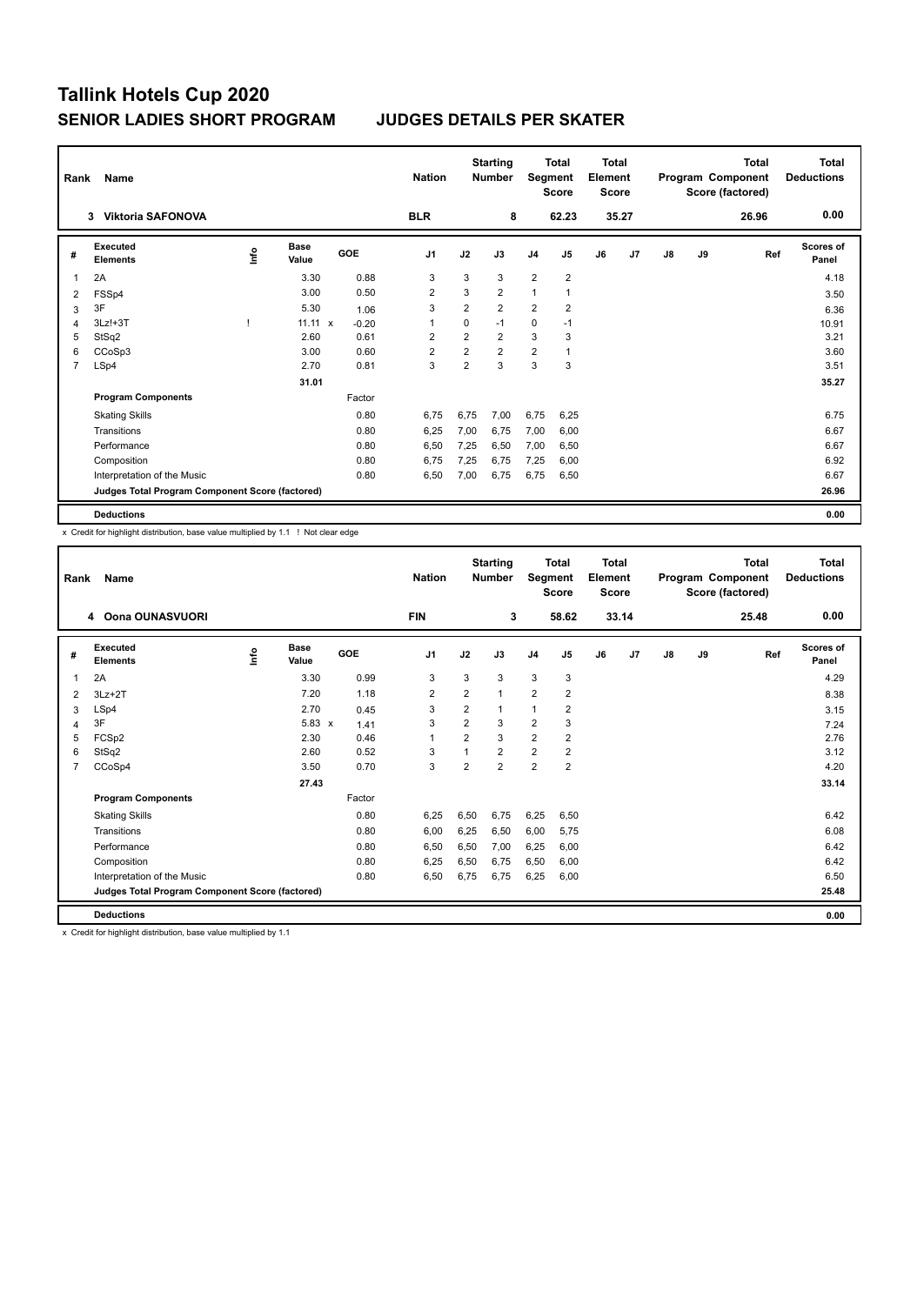| Rank           | Name<br>5 Gerli LIINAMÄE                        |         |                      |            |                |                | <b>Starting</b><br><b>Number</b> | Segment        | <b>Total</b><br><b>Score</b> | Total<br>Element<br><b>Score</b> |       |    |    | <b>Total</b><br>Program Component<br>Score (factored) | <b>Total</b><br><b>Deductions</b> |
|----------------|-------------------------------------------------|---------|----------------------|------------|----------------|----------------|----------------------------------|----------------|------------------------------|----------------------------------|-------|----|----|-------------------------------------------------------|-----------------------------------|
|                |                                                 |         |                      |            | <b>EST</b>     |                | 15                               |                | 57.65                        |                                  | 31.59 |    |    | 26.06                                                 | 0.00                              |
| #              | <b>Executed</b><br><b>Elements</b>              | ١nf٥    | <b>Base</b><br>Value | <b>GOE</b> | J <sub>1</sub> | J2             | J3                               | J <sub>4</sub> | J <sub>5</sub>               | J6                               | J7    | J8 | J9 | Ref                                                   | Scores of<br>Panel                |
| 1              | $3Lz! + 3Lo<$                                   | $\prec$ | 9.82                 | $-1.38$    | $-2$           | -3             | $-2$                             | $-4$           | $-2$                         |                                  |       |    |    |                                                       | 8.44                              |
| $\overline{2}$ | 3F                                              |         | 5.30                 | $-1.06$    | $-2$           | $-2$           | $-3$                             | $-2$           | $-2$                         |                                  |       |    |    |                                                       | 4.24                              |
| 3              | CSp4                                            |         | 2.60                 | 0.95       | 4              | 4              | 4                                | 3              | 3                            |                                  |       |    |    |                                                       | 3.55                              |
| 4              | 2A                                              |         | $3.63 \times$        | 0.55       | $\overline{2}$ | 1              | $\overline{2}$                   | 1              | $\overline{\mathbf{c}}$      |                                  |       |    |    |                                                       | 4.18                              |
| 5              | CCoSp3                                          |         | 3.00                 | 0.60       | 3              | $\overline{2}$ | $\overline{2}$                   | $\overline{2}$ | $\overline{2}$               |                                  |       |    |    |                                                       | 3.60                              |
| 6              | StSq3                                           |         | 3.30                 | 0.99       | 3              | 3              | 3                                | $\overline{2}$ | 3                            |                                  |       |    |    |                                                       | 4.29                              |
| 7              | FSSp3                                           |         | 2.60                 | 0.69       | 3              | 3              | 3                                | 1              | $\overline{2}$               |                                  |       |    |    |                                                       | 3.29                              |
|                |                                                 |         | 30.25                |            |                |                |                                  |                |                              |                                  |       |    |    |                                                       | 31.59                             |
|                | <b>Program Components</b>                       |         |                      | Factor     |                |                |                                  |                |                              |                                  |       |    |    |                                                       |                                   |
|                | <b>Skating Skills</b>                           |         |                      | 0.80       | 7,00           | 6,75           | 6,75                             | 6,25           | 6,50                         |                                  |       |    |    |                                                       | 6.67                              |
|                | Transitions                                     |         |                      | 0.80       | 6,50           | 6,50           | 6,25                             | 5,75           | 6,00                         |                                  |       |    |    |                                                       | 6.25                              |
|                | Performance                                     |         |                      | 0.80       | 6.75           | 7,00           | 6.50                             | 6,00           | 6,50                         |                                  |       |    |    |                                                       | 6.58                              |
|                | Composition                                     |         |                      | 0.80       | 7,00           | 6,75           | 6,75                             | 6,00           | 6,25                         |                                  |       |    |    |                                                       | 6.58                              |
|                | Interpretation of the Music                     |         |                      | 0.80       | 6,75           | 7,00           | 6,50                             | 6,25           | 6,25                         |                                  |       |    |    |                                                       | 6.50                              |
|                | Judges Total Program Component Score (factored) |         |                      |            |                |                |                                  |                |                              |                                  |       |    |    |                                                       | 26.06                             |
|                | <b>Deductions</b>                               |         |                      |            |                |                |                                  |                |                              |                                  |       |    |    |                                                       | 0.00                              |

< Under-rotated jump x Credit for highlight distribution, base value multiplied by 1.1 ! Not clear edge

| Rank | Name                                            |             |                      |                         | <b>Nation</b>  |                | <b>Starting</b><br><b>Number</b> | Segment        | <b>Total</b><br><b>Score</b> | <b>Total</b><br>Element<br><b>Score</b> |       |    |    | <b>Total</b><br>Program Component<br>Score (factored) | Total<br><b>Deductions</b> |
|------|-------------------------------------------------|-------------|----------------------|-------------------------|----------------|----------------|----------------------------------|----------------|------------------------------|-----------------------------------------|-------|----|----|-------------------------------------------------------|----------------------------|
|      | Anastasija KOLOMIETS<br>6                       |             |                      |                         | <b>RUS</b>     |                | $\overline{7}$                   |                | 55.65                        |                                         | 27.77 |    |    | 27.88                                                 | 0.00                       |
| #    | Executed<br><b>Elements</b>                     | <u>info</u> | <b>Base</b><br>Value | <b>GOE</b>              | J <sub>1</sub> | J2             | J3                               | J <sub>4</sub> | J <sub>5</sub>               | J6                                      | J7    | J8 | J9 | Ref                                                   | Scores of<br>Panel         |
| 1    | $3Lz+3T<<$                                      | <<          | 7.20                 | $-2.36$                 | $-5$           | $-4$           | $-4$                             | $-4$           | $-4$                         |                                         |       |    |    |                                                       | 4.84                       |
| 2    | 2A                                              |             | 3.30                 | 0.44                    | $\overline{2}$ | 1              | 1                                | $\mathbf{1}$   | 2                            |                                         |       |    |    |                                                       | 3.74                       |
| 3    | FCSp4                                           |             | 3.20                 | 0.75                    | $\overline{2}$ | $\overline{2}$ | 3                                | 3              | $\overline{2}$               |                                         |       |    |    |                                                       | 3.95                       |
| 4    | 3Lo<                                            | $\prec$     | 4.31                 | $\mathsf{x}$<br>$-0.39$ | $-1$           | $-1$           | $-2$                             | $-1$           | $-1$                         |                                         |       |    |    |                                                       | 3.92                       |
| 5    | LSp4                                            |             | 2.70                 | 0.63                    | $\overline{2}$ | $\overline{2}$ | $\overline{2}$                   | 3              | 3                            |                                         |       |    |    |                                                       | 3.33                       |
| 6    | StSq3                                           |             | 3.30                 | 0.99                    | 3              | 3              | $\overline{2}$                   | 3              | 3                            |                                         |       |    |    |                                                       | 4.29                       |
| 7    | CCoSp3                                          |             | 3.00                 | 0.70                    | 3              | $\overline{2}$ | 3                                | $\overline{2}$ | $\overline{2}$               |                                         |       |    |    |                                                       | 3.70                       |
|      |                                                 |             | 27.01                |                         |                |                |                                  |                |                              |                                         |       |    |    |                                                       | 27.77                      |
|      | <b>Program Components</b>                       |             |                      | Factor                  |                |                |                                  |                |                              |                                         |       |    |    |                                                       |                            |
|      | <b>Skating Skills</b>                           |             |                      | 0.80                    | 7,00           | 7,50           | 6,75                             | 7,00           | 6,50                         |                                         |       |    |    |                                                       | 6.92                       |
|      | Transitions                                     |             |                      | 0.80                    | 6.75           | 7,25           | 6,50                             | 7,00           | 6,00                         |                                         |       |    |    |                                                       | 6.75                       |
|      | Performance                                     |             |                      | 0.80                    | 7,00           | 7,50           | 6,75                             | 7,00           | 6,25                         |                                         |       |    |    |                                                       | 6.92                       |
|      | Composition                                     |             |                      | 0.80                    | 7,25           | 7,25           | 7,00                             | 7,25           | 6,25                         |                                         |       |    |    |                                                       | 7.17                       |
|      | Interpretation of the Music                     |             |                      | 0.80                    | 7.25           | 7,50           | 6.75                             | 7,25           | 6.00                         |                                         |       |    |    |                                                       | 7.08                       |
|      | Judges Total Program Component Score (factored) |             |                      |                         |                |                |                                  |                |                              |                                         |       |    |    |                                                       | 27.88                      |
|      | <b>Deductions</b>                               |             |                      |                         |                |                |                                  |                |                              |                                         |       |    |    |                                                       | 0.00                       |

< Under-rotated jump << Downgraded jump x Credit for highlight distribution, base value multiplied by 1.1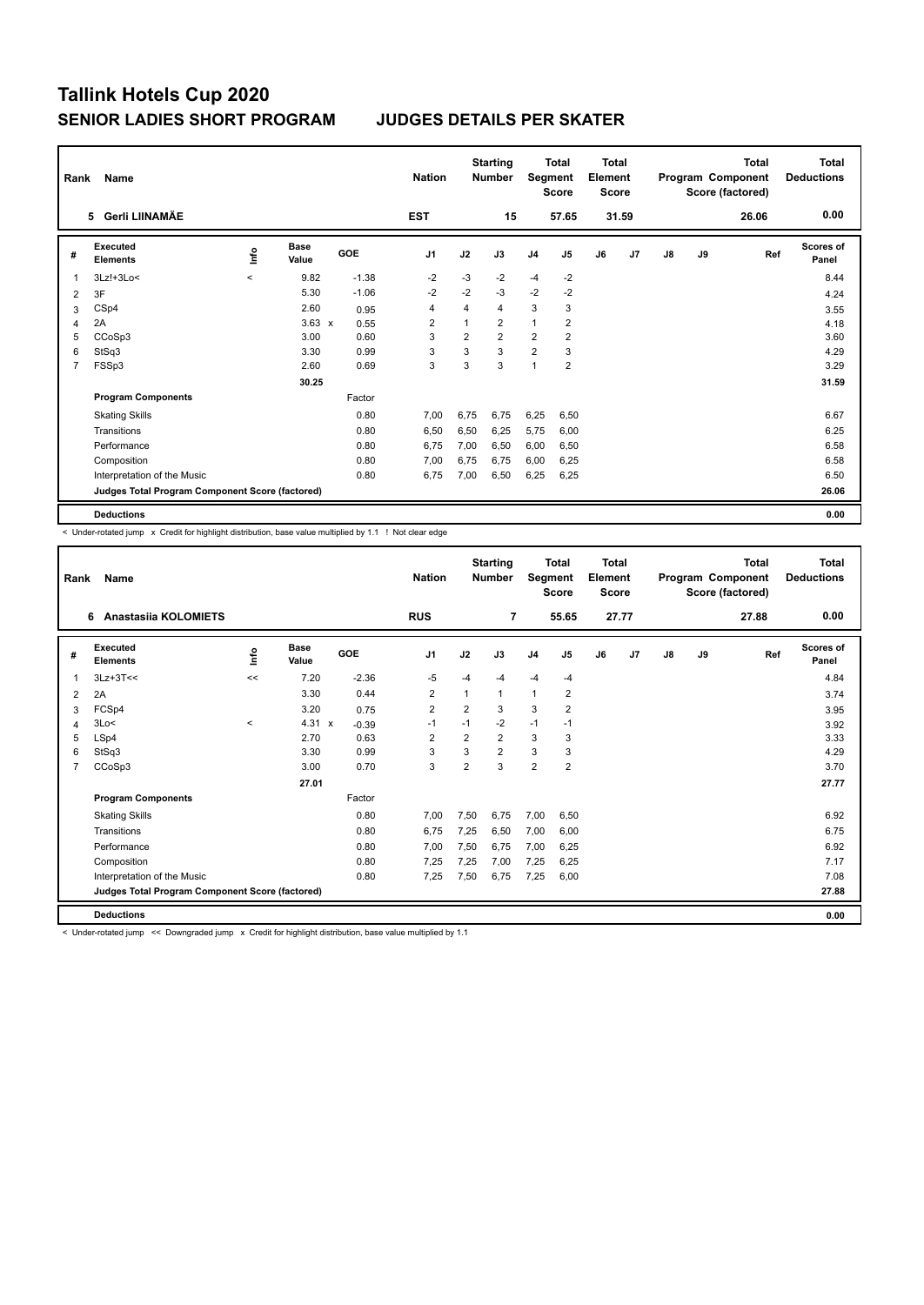| Rank | Name                                            |      |                      |            | <b>Nation</b>  |                | <b>Starting</b><br><b>Number</b> | Segment        | <b>Total</b><br><b>Score</b> | <b>Total</b><br>Element<br><b>Score</b> |       |    |    | Total<br>Program Component<br>Score (factored) | <b>Total</b><br><b>Deductions</b> |
|------|-------------------------------------------------|------|----------------------|------------|----------------|----------------|----------------------------------|----------------|------------------------------|-----------------------------------------|-------|----|----|------------------------------------------------|-----------------------------------|
|      | <b>Elzbieta KROPA</b><br>7                      |      |                      |            | <b>LTU</b>     |                | 1                                |                | 51.40                        |                                         | 30.20 |    |    | 22.20                                          | $-1.00$                           |
| #    | <b>Executed</b><br><b>Elements</b>              | ١nf٥ | <b>Base</b><br>Value | <b>GOE</b> | J <sub>1</sub> | J2             | J3                               | J <sub>4</sub> | J <sub>5</sub>               | J6                                      | J7    | J8 | J9 | Ref                                            | Scores of<br>Panel                |
| 1    | $3T+3T$                                         |      | 8.40                 | $-2.10$    | $-5$           | $-5$           | $-5$                             | $-5$           | $-5$                         |                                         |       |    |    |                                                | 6.30                              |
| 2    | 3F                                              |      | 5.30                 | 0.88       | 3              | $\overline{2}$ | $\overline{2}$                   | 1              | 0                            |                                         |       |    |    |                                                | 6.18                              |
| 3    | FSSp4                                           |      | 3.00                 | 0.40       | 1              | $\overline{2}$ | $\overline{2}$                   | $-1$           |                              |                                         |       |    |    |                                                | 3.40                              |
| 4    | StSq3                                           |      | 3.30                 | 0.44       | 2              | $\overline{2}$ | $\overline{ }$                   | 0              |                              |                                         |       |    |    |                                                | 3.74                              |
| 5    | 2A                                              |      | $3.63 \times$        | 0.22       | $\overline{2}$ | $\mathbf{1}$   | 1                                | $\Omega$       | 0                            |                                         |       |    |    |                                                | 3.85                              |
| 6    | CCoSp4                                          |      | 3.50                 | 0.35       | $\overline{2}$ | 1              | $\overline{1}$                   | $\mathbf{1}$   | $-1$                         |                                         |       |    |    |                                                | 3.85                              |
| 7    | LSp4                                            |      | 2.70                 | 0.18       | $\overline{2}$ | 1              | $\overline{1}$                   | 0              | $\mathbf 0$                  |                                         |       |    |    |                                                | 2.88                              |
|      |                                                 |      | 29.83                |            |                |                |                                  |                |                              |                                         |       |    |    |                                                | 30.20                             |
|      | <b>Program Components</b>                       |      |                      | Factor     |                |                |                                  |                |                              |                                         |       |    |    |                                                |                                   |
|      | <b>Skating Skills</b>                           |      |                      | 0.80       | 5,75           | 6,00           | 6,00                             | 5,75           | 5,25                         |                                         |       |    |    |                                                | 5.83                              |
|      | Transitions                                     |      |                      | 0.80       | 5,25           | 5,75           | 5,50                             | 5,00           | 5,00                         |                                         |       |    |    |                                                | 5.25                              |
|      | Performance                                     |      |                      | 0.80       | 5,25           | 5,75           | 5,75                             | 5,50           | 5,25                         |                                         |       |    |    |                                                | 5.50                              |
|      | Composition                                     |      |                      | 0.80       | 5.75           | 6,00           | 6,00                             | 5,25           | 5,00                         |                                         |       |    |    |                                                | 5.67                              |
|      | Interpretation of the Music                     |      |                      | 0.80       | 5,50           | 6,00           | 5,75                             | 5,25           | 5,00                         |                                         |       |    |    |                                                | 5.50                              |
|      | Judges Total Program Component Score (factored) |      |                      |            |                |                |                                  |                |                              |                                         |       |    |    |                                                | 22.20                             |
|      | <b>Deductions</b>                               |      | Falls:               | $-1.00(1)$ |                |                |                                  |                |                              |                                         |       |    |    |                                                | $-1.00$                           |

x Credit for highlight distribution, base value multiplied by 1.1

| Rank           | Name<br><b>Annely VAHI</b><br>8                 |      |                      |            | <b>Nation</b>  |                | <b>Starting</b><br><b>Number</b> | Segment        | <b>Total</b><br><b>Score</b> | <b>Total</b><br>Element<br><b>Score</b> |       |               |    | <b>Total</b><br>Program Component<br>Score (factored) | <b>Total</b><br><b>Deductions</b> |
|----------------|-------------------------------------------------|------|----------------------|------------|----------------|----------------|----------------------------------|----------------|------------------------------|-----------------------------------------|-------|---------------|----|-------------------------------------------------------|-----------------------------------|
|                |                                                 |      |                      |            | <b>EST</b>     |                | 5                                |                | 50.68                        |                                         | 27.54 |               |    | 23.14                                                 | 0.00                              |
| #              | <b>Executed</b><br><b>Elements</b>              | lnfo | <b>Base</b><br>Value | <b>GOE</b> | J <sub>1</sub> | J2             | J3                               | J <sub>4</sub> | J <sub>5</sub>               | J6                                      | J7    | $\mathsf{J}8$ | J9 | Ref                                                   | <b>Scores of</b><br>Panel         |
| 1              | 3F                                              |      | 5.30                 | $-1.24$    | $-2$           | $-2$           | $-2$                             | $-3$           | $-3$                         |                                         |       |               |    |                                                       | 4.06                              |
| 2              | $3S+2T$                                         |      | 5.60                 | 0.00       | 0              | 1              | 0                                | 0              | 0                            |                                         |       |               |    |                                                       | 5.60                              |
| 3              | StSq2                                           |      | 2.60                 | 0.52       | 3              |                | $\overline{2}$                   | $\overline{2}$ | $\overline{\mathbf{c}}$      |                                         |       |               |    |                                                       | 3.12                              |
| 4              | LSp4                                            |      | 2.70                 | 0.54       | 3              |                | 2                                | $\overline{2}$ | 2                            |                                         |       |               |    |                                                       | 3.24                              |
| 5              | 2A                                              |      | $3.63 \times$        | 0.66       | 3              | $\overline{2}$ | 1                                | $\overline{2}$ | $\overline{\mathbf{c}}$      |                                         |       |               |    |                                                       | 4.29                              |
| 6              | FCSp4                                           |      | 3.20                 | 0.43       | 2              |                | $\overline{2}$                   | $\mathbf 0$    | 1                            |                                         |       |               |    |                                                       | 3.63                              |
| $\overline{7}$ | CCoSp3                                          |      | 3.00                 | 0.60       | 3              | $\overline{2}$ | $\overline{2}$                   | $\mathbf{1}$   | $\overline{2}$               |                                         |       |               |    |                                                       | 3.60                              |
|                |                                                 |      | 26.03                |            |                |                |                                  |                |                              |                                         |       |               |    |                                                       | 27.54                             |
|                | <b>Program Components</b>                       |      |                      | Factor     |                |                |                                  |                |                              |                                         |       |               |    |                                                       |                                   |
|                | <b>Skating Skills</b>                           |      |                      | 0.80       | 6,00           | 6,00           | 5,50                             | 5,75           | 6,00                         |                                         |       |               |    |                                                       | 5.92                              |
|                | Transitions                                     |      |                      | 0.80       | 5,75           | 5,50           | 5,25                             | 5,50           | 5,50                         |                                         |       |               |    |                                                       | 5.50                              |
|                | Performance                                     |      |                      | 0.80       | 6,50           | 6,00           | 5.75                             | 5,75           | 5,75                         |                                         |       |               |    |                                                       | 5.83                              |
|                | Composition                                     |      |                      | 0.80       | 6,25           | 5,75           | 5,50                             | 5,50           | 5,75                         |                                         |       |               |    |                                                       | 5.67                              |
|                | Interpretation of the Music                     |      |                      | 0.80       | 6,50           | 6,00           | 5,75                             | 6,00           | 6,00                         |                                         |       |               |    |                                                       | 6.00                              |
|                | Judges Total Program Component Score (factored) |      |                      |            |                |                |                                  |                |                              |                                         |       |               |    |                                                       | 23.14                             |
|                | <b>Deductions</b>                               |      |                      |            |                |                |                                  |                |                              |                                         |       |               |    |                                                       | 0.00                              |
|                |                                                 | .    |                      |            |                |                |                                  |                |                              |                                         |       |               |    |                                                       |                                   |

x Credit for highlight distribution, base value multiplied by 1.1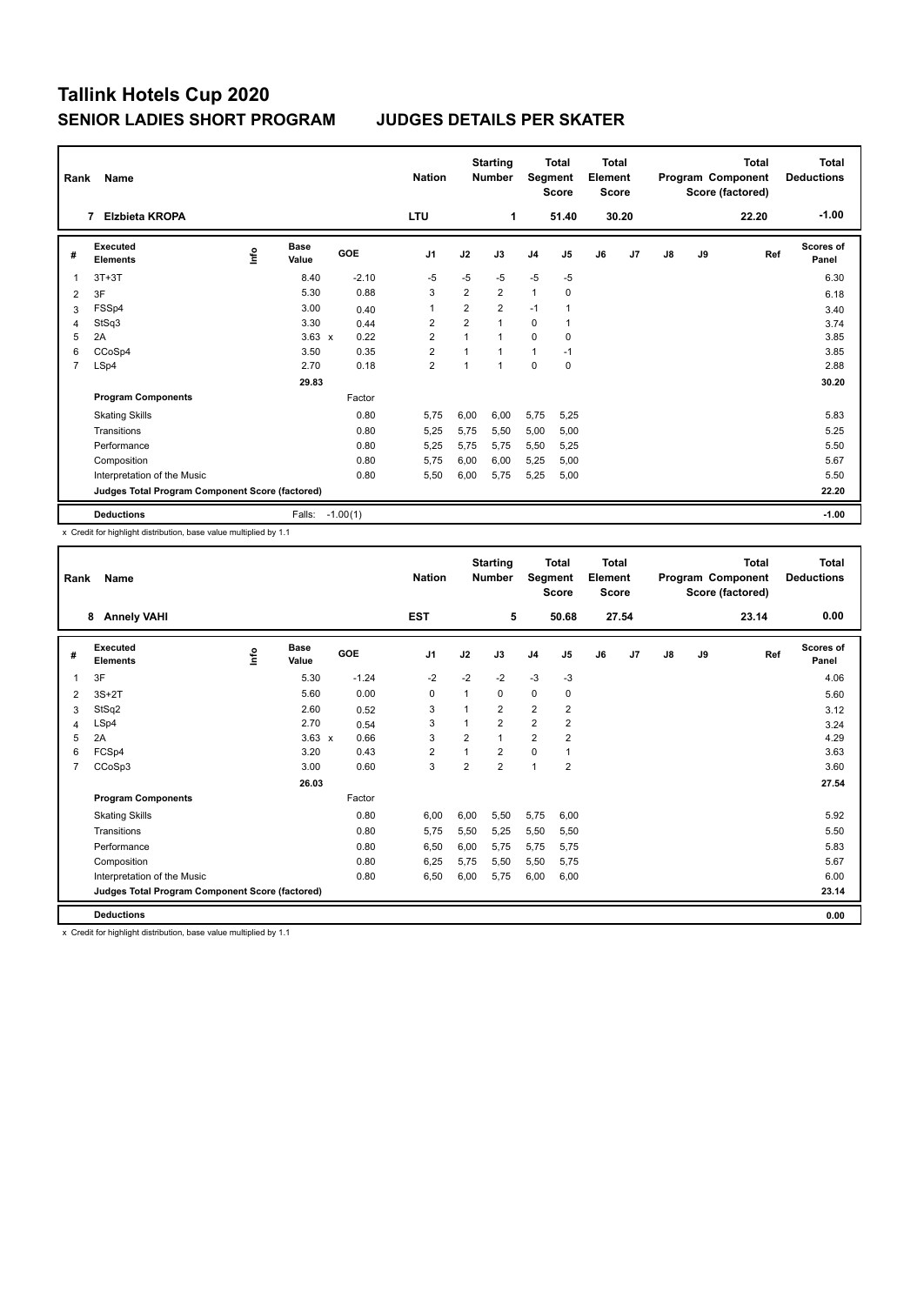| Rank           | Name                                            |      |                      |        | <b>Nation</b>  |                | <b>Starting</b><br><b>Number</b> | Segment        | <b>Total</b><br><b>Score</b> | <b>Total</b><br>Element<br><b>Score</b> |       |    |    | <b>Total</b><br>Program Component<br>Score (factored) | <b>Total</b><br><b>Deductions</b> |
|----------------|-------------------------------------------------|------|----------------------|--------|----------------|----------------|----------------------------------|----------------|------------------------------|-----------------------------------------|-------|----|----|-------------------------------------------------------|-----------------------------------|
|                | Selma VÄLITALO<br>9                             |      |                      |        | <b>FIN</b>     |                | 14                               |                | 49.48                        |                                         | 26.88 |    |    | 22.60                                                 | 0.00                              |
| #              | <b>Executed</b><br><b>Elements</b>              | ١nf٥ | <b>Base</b><br>Value | GOE    | J <sub>1</sub> | J2             | J3                               | J <sub>4</sub> | J5                           | J6                                      | J7    | J8 | J9 | Ref                                                   | <b>Scores of</b><br>Panel         |
| 1              | $3T+2T$                                         |      | 5.50                 | 0.00   | 0              | 0              | 0                                | 1              | 0                            |                                         |       |    |    |                                                       | 5.50                              |
| 2              | StSq2                                           |      | 2.60                 | 0.35   | $\overline{1}$ | $\overline{2}$ | $\mathbf{1}$                     | $\mathbf{1}$   | $\overline{2}$               |                                         |       |    |    |                                                       | 2.95                              |
| 3              | 3Lo                                             |      | 4.90                 | 0.49   | 1              | 0              | 1                                | 1              | $\overline{\mathbf{c}}$      |                                         |       |    |    |                                                       | 5.39                              |
| 4              | FCSp3                                           |      | 2.80                 | 0.19   | 1              | 1              | $\overline{2}$                   | 0              | 0                            |                                         |       |    |    |                                                       | 2.99                              |
| 5              | LSp4                                            |      | 2.70                 | 0.45   | $\overline{2}$ |                | $\overline{2}$                   | 1              | $\overline{2}$               |                                         |       |    |    |                                                       | 3.15                              |
| 6              | 2A                                              |      | $3.63 \times$        | 0.44   | $\overline{1}$ | $\Omega$       | $\overline{2}$                   | $\overline{2}$ |                              |                                         |       |    |    |                                                       | 4.07                              |
| $\overline{7}$ | CCoSp2                                          |      | 2.50                 | 0.33   | 1              | $\overline{1}$ | $\overline{2}$                   | $\overline{2}$ | $\mathbf{1}$                 |                                         |       |    |    |                                                       | 2.83                              |
|                |                                                 |      | 24.63                |        |                |                |                                  |                |                              |                                         |       |    |    |                                                       | 26.88                             |
|                | <b>Program Components</b>                       |      |                      | Factor |                |                |                                  |                |                              |                                         |       |    |    |                                                       |                                   |
|                | <b>Skating Skills</b>                           |      |                      | 0.80   | 5.75           | 5,75           | 6,50                             | 5,75           | 5,50                         |                                         |       |    |    |                                                       | 5.75                              |
|                | Transitions                                     |      |                      | 0.80   | 5,25           | 5,50           | 6,00                             | 5,50           | 4,75                         |                                         |       |    |    |                                                       | 5.42                              |
|                | Performance                                     |      |                      | 0.80   | 5.50           | 5.75           | 6.25                             | 5,75           | 5,00                         |                                         |       |    |    |                                                       | 5.67                              |
|                | Composition                                     |      |                      | 0.80   | 5,75           | 5,75           | 6,50                             | 6,00           | 5,00                         |                                         |       |    |    |                                                       | 5.83                              |
|                | Interpretation of the Music                     |      |                      | 0.80   | 5,25           | 6,00           | 6,50                             | 5,50           | 5,00                         |                                         |       |    |    |                                                       | 5.58                              |
|                | Judges Total Program Component Score (factored) |      |                      |        |                |                |                                  |                |                              |                                         |       |    |    |                                                       | 22.60                             |
|                | <b>Deductions</b>                               |      |                      |        |                |                |                                  |                |                              |                                         |       |    |    |                                                       | 0.00                              |

x Credit for highlight distribution, base value multiplied by 1.1

| Rank           | Name                                            |             |                      |        | <b>Nation</b>  |                | <b>Starting</b><br><b>Number</b> | Segment        | <b>Total</b><br><b>Score</b> | <b>Total</b><br>Element<br><b>Score</b> |       |    |    | <b>Total</b><br>Program Component<br>Score (factored) | <b>Total</b><br><b>Deductions</b> |
|----------------|-------------------------------------------------|-------------|----------------------|--------|----------------|----------------|----------------------------------|----------------|------------------------------|-----------------------------------------|-------|----|----|-------------------------------------------------------|-----------------------------------|
|                | Angelina KUCHVALSKA<br>10                       |             |                      |        | LAT            |                | 10                               |                | 48.55                        |                                         | 23.35 |    |    | 25.20                                                 | 0.00                              |
| #              | Executed<br><b>Elements</b>                     | <u>info</u> | <b>Base</b><br>Value | GOE    | J <sub>1</sub> | J2             | J3                               | J <sub>4</sub> | J5                           | J6                                      | J7    | J8 | J9 | Ref                                                   | <b>Scores of</b><br>Panel         |
| 1              | $3T+2T$                                         |             | 5.50                 | 0.14   | $\overline{2}$ | $\Omega$       | 1                                | $\mathbf 0$    | 0                            |                                         |       |    |    |                                                       | 5.64                              |
| 2              | $2S^*$                                          | $\star$     | 0.00                 | 0.00   |                |                |                                  |                |                              |                                         |       |    |    |                                                       | 0.00                              |
| 3              | FSSp3                                           |             | 2.60                 | 0.00   | $\mathbf{1}$   | $\Omega$       | 2                                | $-1$           | $-1$                         |                                         |       |    |    |                                                       | 2.60                              |
| 4              | 2A                                              |             | $3.63 \times$        | 0.77   | 3              |                | $\overline{2}$                   | $\overline{2}$ | 3                            |                                         |       |    |    |                                                       | 4.40                              |
| 5              | StSq4                                           |             | 3.90                 | 0.91   | 3              | $\overline{2}$ | $\overline{2}$                   | 3              | 2                            |                                         |       |    |    |                                                       | 4.81                              |
| 6              | CCoSp3                                          |             | 3.00                 | 0.50   | $\overline{2}$ | $\overline{2}$ | $\overline{2}$                   | $\mathbf{1}$   | 0                            |                                         |       |    |    |                                                       | 3.50                              |
| $\overline{7}$ | LSp3                                            |             | 2.40                 | 0.00   | $\mathbf{1}$   | $\Omega$       | $\Omega$                         | $\mathbf 0$    | 0                            |                                         |       |    |    |                                                       | 2.40                              |
|                |                                                 |             | 21.03                |        |                |                |                                  |                |                              |                                         |       |    |    |                                                       | 23.35                             |
|                | <b>Program Components</b>                       |             |                      | Factor |                |                |                                  |                |                              |                                         |       |    |    |                                                       |                                   |
|                | <b>Skating Skills</b>                           |             |                      | 0.80   | 6.50           | 6,25           | 6.75                             | 6,25           | 5,25                         |                                         |       |    |    |                                                       | 6.33                              |
|                | Transitions                                     |             |                      | 0.80   | 6,25           | 6,00           | 6.50                             | 6,00           | 5,50                         |                                         |       |    |    |                                                       | 6.08                              |
|                | Performance                                     |             |                      | 0.80   | 6,50           | 6,25           | 7.00                             | 6,00           | 5,50                         |                                         |       |    |    |                                                       | 6.25                              |
|                | Composition                                     |             |                      | 0.80   | 6,75           | 6,25           | 6,75                             | 6,25           | 5,25                         |                                         |       |    |    |                                                       | 6.42                              |
|                | Interpretation of the Music                     |             |                      | 0.80   | 6.75           | 6,50           | 6,75                             | 6,00           | 5,50                         |                                         |       |    |    |                                                       | 6.42                              |
|                | Judges Total Program Component Score (factored) |             |                      |        |                |                |                                  |                |                              |                                         |       |    |    |                                                       | 25.20                             |
|                | <b>Deductions</b>                               |             |                      |        |                |                |                                  |                |                              |                                         |       |    |    |                                                       | 0.00                              |

\* Invalid element x Credit for highlight distribution, base value multiplied by 1.1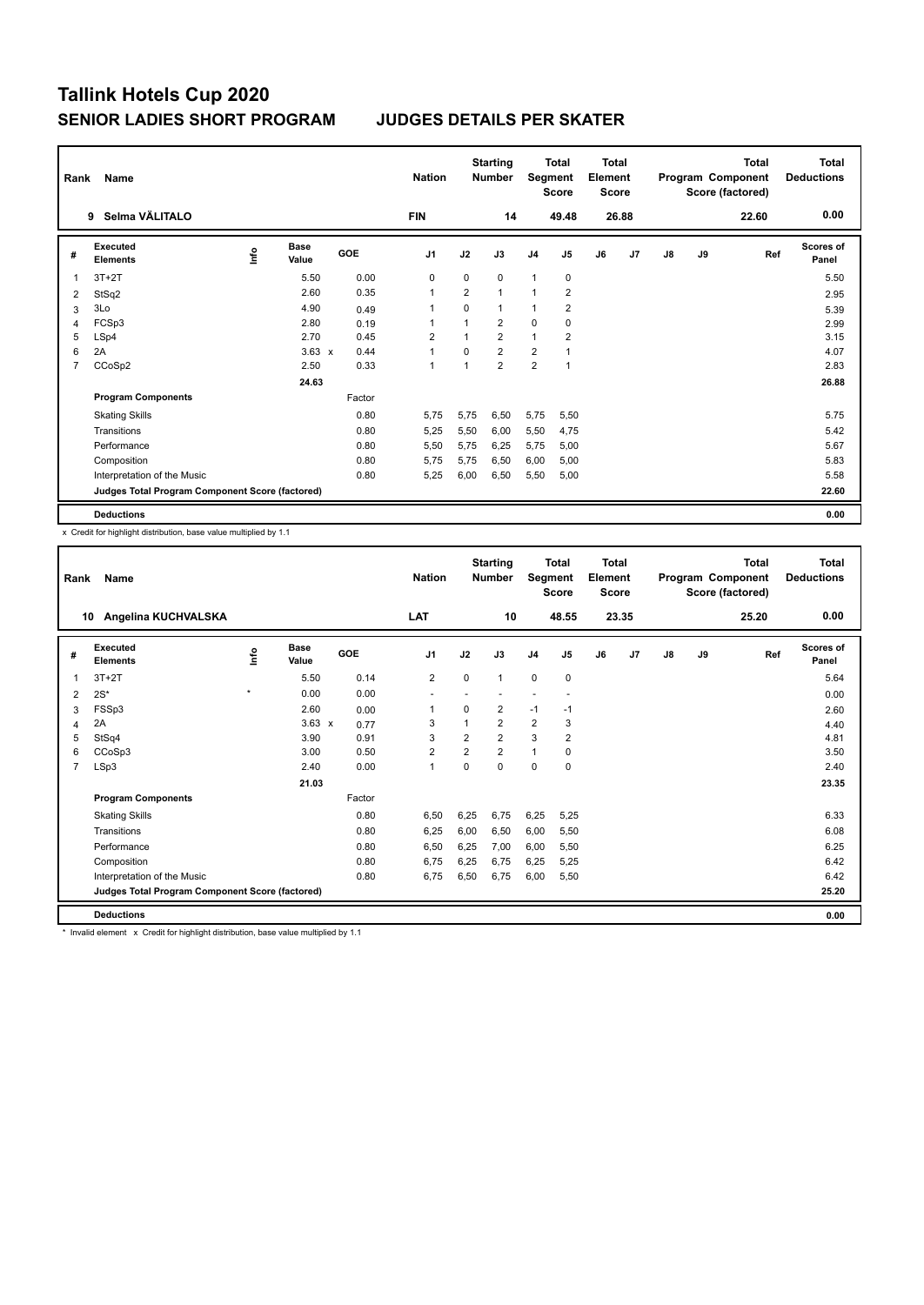| Rank           | Name<br><b>Antonina DUBININA</b><br>11          |                     |                      |         |                |                | <b>Starting</b><br><b>Number</b> |                | Total<br>Segment<br><b>Score</b> | <b>Total</b><br>Element<br><b>Score</b> |       |               |    | <b>Total</b><br>Program Component<br>Score (factored) | <b>Total</b><br><b>Deductions</b> |
|----------------|-------------------------------------------------|---------------------|----------------------|---------|----------------|----------------|----------------------------------|----------------|----------------------------------|-----------------------------------------|-------|---------------|----|-------------------------------------------------------|-----------------------------------|
|                |                                                 |                     |                      |         | <b>SRB</b>     |                | 4                                |                | 47.72                            |                                         | 24.98 |               |    | 22.74                                                 | 0.00                              |
| #              | Executed<br><b>Elements</b>                     | Linfo               | <b>Base</b><br>Value | GOE     | J <sub>1</sub> | J2             | J3                               | J <sub>4</sub> | J <sub>5</sub>                   | J6                                      | J7    | $\mathsf{J}8$ | J9 | Ref                                                   | Scores of<br>Panel                |
|                | $3S+2T$                                         |                     | 5.60                 | $-0.14$ | 0              | 0              | 0                                | $-1$           | $-1$                             |                                         |       |               |    |                                                       | 5.46                              |
| $\overline{2}$ | 3F<                                             | $\hat{\phantom{a}}$ | 4.24                 | $-0.85$ | $-3$           | $-2$           | $-2$                             | $-2$           | $-2$                             |                                         |       |               |    |                                                       | 3.39                              |
| 3              | FCSp2                                           |                     | 2.30                 | 0.31    | 1              | $\overline{2}$ | $\overline{2}$                   | $\mathbf{1}$   | 0                                |                                         |       |               |    |                                                       | 2.61                              |
| 4              | 2A                                              |                     | $3.63 \times$        | 0.22    | $\overline{2}$ | 1              | $\Omega$                         | 1              | 0                                |                                         |       |               |    |                                                       | 3.85                              |
| 5              | StSq3                                           |                     | 3.30                 | 0.55    | $\overline{2}$ | $\overline{2}$ | $\overline{1}$                   | $\overline{2}$ | $\overline{1}$                   |                                         |       |               |    |                                                       | 3.85                              |
| 6              | CCoSp3                                          |                     | 3.00                 | 0.10    | $\overline{2}$ | 0              | $\mathbf{1}$                     | $\mathbf 0$    | $-1$                             |                                         |       |               |    |                                                       | 3.10                              |
| 7              | LSp3                                            |                     | 2.40                 | 0.32    | 1              | 1              | $\overline{2}$                   | $\overline{2}$ | $\overline{1}$                   |                                         |       |               |    |                                                       | 2.72                              |
|                |                                                 |                     | 24.47                |         |                |                |                                  |                |                                  |                                         |       |               |    |                                                       | 24.98                             |
|                | <b>Program Components</b>                       |                     |                      | Factor  |                |                |                                  |                |                                  |                                         |       |               |    |                                                       |                                   |
|                | <b>Skating Skills</b>                           |                     |                      | 0.80    | 5,50           | 5,75           | 6.25                             | 5,75           | 5,25                             |                                         |       |               |    |                                                       | 5.67                              |
|                | Transitions                                     |                     |                      | 0.80    | 5,25           | 5,75           | 5,50                             | 5,50           | 4,75                             |                                         |       |               |    |                                                       | 5.42                              |
|                | Performance                                     |                     |                      | 0.80    | 6,00           | 6,00           | 5.75                             | 5,75           | 4,75                             |                                         |       |               |    |                                                       | 5.83                              |
|                | Composition                                     |                     |                      | 0.80    | 5,50           | 5,75           | 6,00                             | 6,00           | 4,75                             |                                         |       |               |    |                                                       | 5.75                              |
|                | Interpretation of the Music                     |                     |                      | 0.80    | 5,75           | 6,00           | 6,00                             | 5,50           | 4,75                             |                                         |       |               |    |                                                       | 5.75                              |
|                | Judges Total Program Component Score (factored) |                     |                      |         |                |                |                                  |                |                                  |                                         |       |               |    |                                                       | 22.74                             |
|                | <b>Deductions</b>                               |                     |                      |         |                |                |                                  |                |                                  |                                         |       |               |    |                                                       | 0.00                              |

< Under-rotated jump x Credit for highlight distribution, base value multiplied by 1.1

| Rank | Name                                            |            |                      |            | <b>Nation</b>  |                | <b>Starting</b><br><b>Number</b> | Segment        | <b>Total</b><br><b>Score</b> | Total<br>Element<br><b>Score</b> |       |               |    | <b>Total</b><br>Program Component<br>Score (factored) | <b>Total</b><br><b>Deductions</b> |
|------|-------------------------------------------------|------------|----------------------|------------|----------------|----------------|----------------------------------|----------------|------------------------------|----------------------------------|-------|---------------|----|-------------------------------------------------------|-----------------------------------|
| 12   | <b>Elisabetta LECCARDI</b>                      |            |                      |            | <b>ITA</b>     |                | 12                               |                | 45.36                        |                                  | 22.68 |               |    | 23.68                                                 | $-1.00$                           |
| #    | Executed<br><b>Elements</b>                     | <b>Lin</b> | <b>Base</b><br>Value | <b>GOE</b> | J <sub>1</sub> | J2             | J3                               | J <sub>4</sub> | J <sub>5</sub>               | J6                               | J7    | $\mathsf{J}8$ | J9 | Ref                                                   | Scores of<br>Panel                |
| 1    | $3S < +3T <$                                    | $\prec$    | 6.80                 | $-1.03$    | $-3$           | $-3$           | $-3$                             | $-4$           | $-2$                         |                                  |       |               |    |                                                       | 5.77                              |
| 2    | 3Lo<                                            | $\prec$    | 3.92                 | $-1.96$    | $-5$           | $-5$           | $-5$                             | $-5$           | $-5$                         |                                  |       |               |    |                                                       | 1.96                              |
| 3    | CCoSp4                                          |            | 3.50                 | 0.58       | 3              | $\overline{2}$ | $\overline{2}$                   | $\mathbf{1}$   | 1                            |                                  |       |               |    |                                                       | 4.08                              |
| 4    | 2A<                                             | $\prec$    | 2.90<br>$\mathbf{x}$ | $-0.53$    | $-1$           | $-2$           | $-2$                             | $-2$           | $-2$                         |                                  |       |               |    |                                                       | 2.37                              |
| 5    | FSSp3                                           |            | 2.60                 | 0.35       | 1              | $\overline{2}$ | $\overline{2}$                   | $\mathbf{1}$   | 0                            |                                  |       |               |    |                                                       | 2.95                              |
| 6    | StSq1                                           |            | 1.80                 | 0.42       | 3              | $\overline{2}$ | $\overline{2}$                   | $\overline{2}$ | 3                            |                                  |       |               |    |                                                       | 2.22                              |
| 7    | LSp4                                            |            | 2.70                 | 0.63       | $\overline{2}$ | 1              | 3                                | 3              | $\overline{2}$               |                                  |       |               |    |                                                       | 3.33                              |
|      |                                                 |            | 24.22                |            |                |                |                                  |                |                              |                                  |       |               |    |                                                       | 22.68                             |
|      | <b>Program Components</b>                       |            |                      | Factor     |                |                |                                  |                |                              |                                  |       |               |    |                                                       |                                   |
|      | <b>Skating Skills</b>                           |            |                      | 0.80       | 5,75           | 5,75           | 6,25                             | 6,00           | 6,00                         |                                  |       |               |    |                                                       | 5.92                              |
|      | Transitions                                     |            |                      | 0.80       | 5,25           | 5,75           | 6,00                             | 5,75           | 5,75                         |                                  |       |               |    |                                                       | 5.75                              |
|      | Performance                                     |            |                      | 0.80       | 5,50           | 6,25           | 6,50                             | 5,75           | 6,00                         |                                  |       |               |    |                                                       | 6.00                              |
|      | Composition                                     |            |                      | 0.80       | 5,75           | 6,00           | 6,00                             | 6,25           | 5,75                         |                                  |       |               |    |                                                       | 5.92                              |
|      | Interpretation of the Music                     |            |                      | 0.80       | 6,00           | 6,00           | 6,25                             | 6,00           | 6,00                         |                                  |       |               |    |                                                       | 6.00                              |
|      | Judges Total Program Component Score (factored) |            |                      |            |                |                |                                  |                |                              |                                  |       |               |    |                                                       | 23.68                             |
|      | <b>Deductions</b>                               |            | Falls:               | $-1.00(1)$ |                |                |                                  |                |                              |                                  |       |               |    |                                                       | $-1.00$                           |

< Under-rotated jump x Credit for highlight distribution, base value multiplied by 1.1